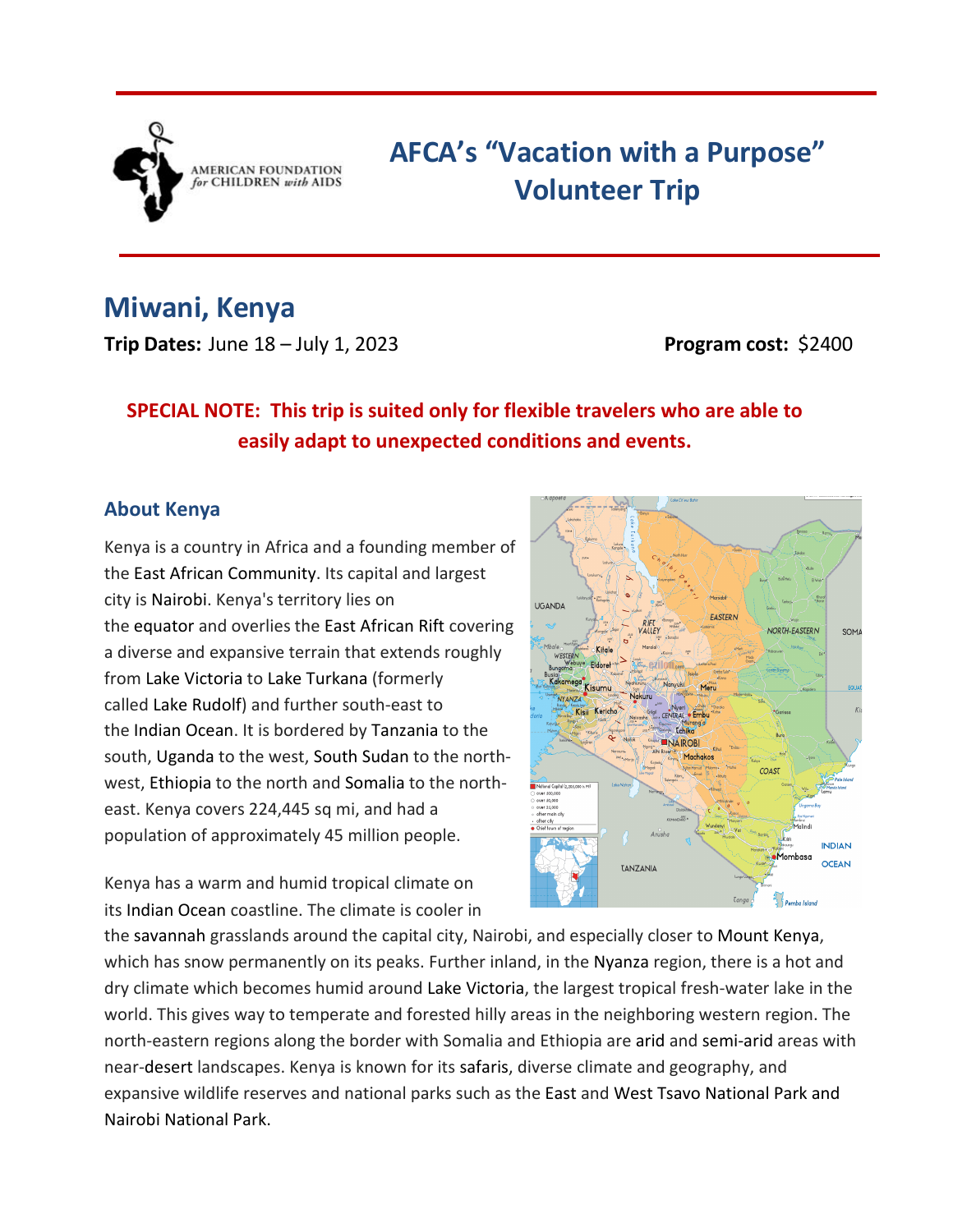### **AFCA in Kenya**

AFCA has been actively involved in Kenya since 2005, in a very successful partnership with Community Based Health Care (CBHC) and St. Mary Mission Hospitals in Nairobi and Elementita, St Joseph's Home of Hope in Voi, and lastly, with Restoring Hopes Ministry in Miwani. At the beginning of the relationship, AFCA sent anti-retroviral medicines to St. Mary's Mission Hospital and CBHC, but these are now being provided by the Kenyan and USA government. However, AFCA continues to provide medicines to fight opportunistic infections which strike children with compromised immune systems, as requested. AFCA also sends shipments of donated medical equipment and medical supplies, and AFCA also supports livestock and agriculture programs in Kenya.

Our team will be working in the small town of Miwani in the western region on Kenya, very near the Ugandan border. AFCA provides assistance to the village clinic and to the community at large by providing medical equipment, beds and supplies; school supplies; seeds for community gardens; and funds for a sisal project, a garden project, and a feminine pad project.

In early 2016, AFCA provided goats, seeds and a water filter to Mama Rosalie, an 84-year old woman who adopted HIV+ girls aged 2 and 3. Immediately, the milk gave much-needed protein to the little girls and it is AFCA's desire to expand this project in the near future to include more families. In 2017, three teams of volunteers worked beside community members to paint the school, clinic and orphanage, to build a playground, to do medical check-ups on the children, and so much more! Since then, teams have gone yearly and now, you can, too!

### **What we'll be doing**

Working in coordination with Restoring Hopes Ministry, our team may participate in variety of projects that they would like us to help with. Some of those projects may include:

- Sewing lessons (they have seven sewing machines ready!)
- Helping teaching English at the school
- Building or painting projects for the orphanage
- Laying down tiles in the kitchen
- Playing with the children
- Harvesting veggies and helping in the garden or rice paddy
- Community medical clinic help, for nurses or doctors

You don't need to be an expert at any of these topics – there will be many ways that each of us can help this community. Let us know what special skills you have, and we're sure we can put them to use!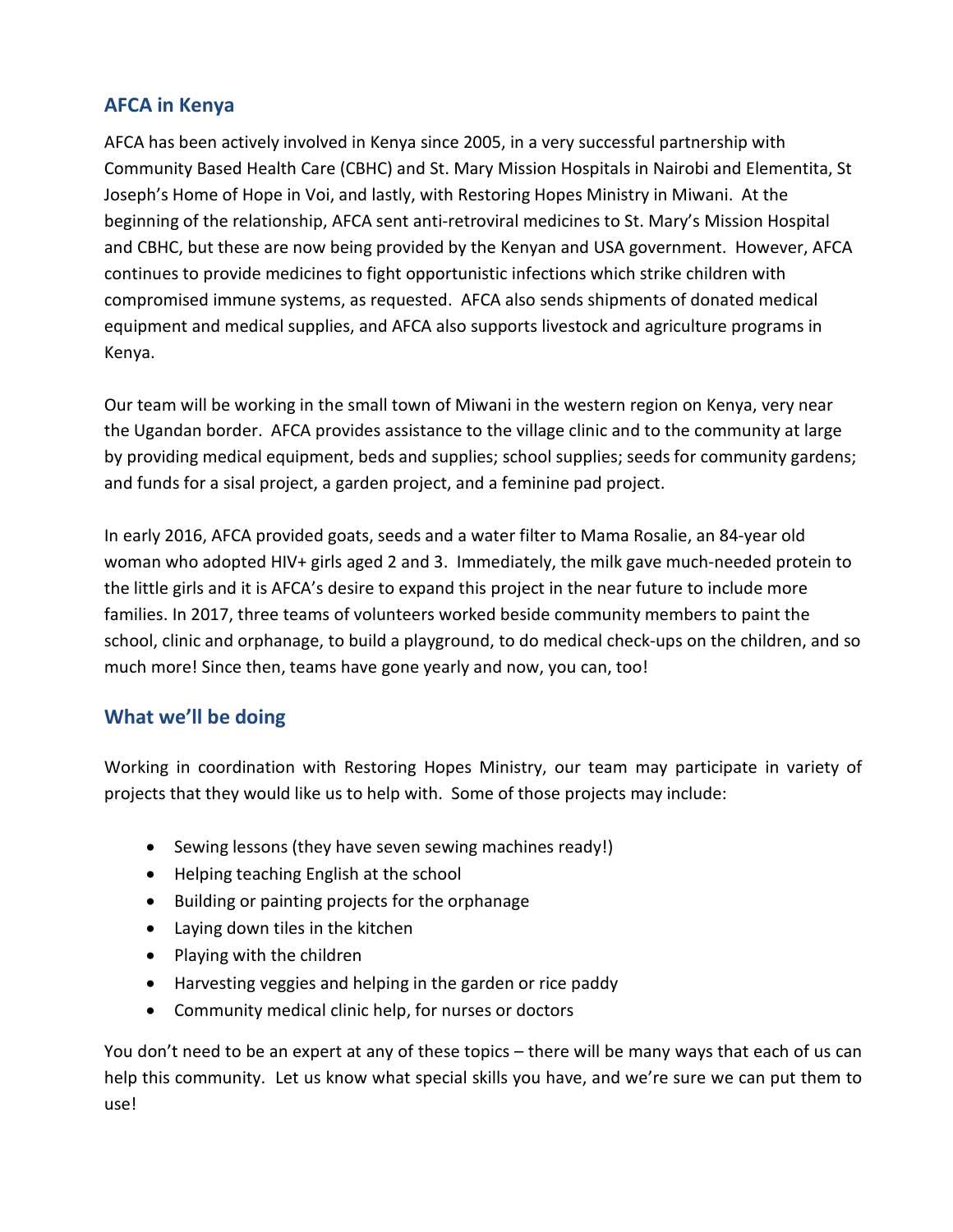

#### **Accommodations**

We will be staying in the village of Miwani at the guest house belonging to Restoring Hopes Ministry. We will stay at an basic house which accommodates 12 people, with shared rooms, where bedding and mosquito nets are available. It is basic, but the good news is, we will have electricity, water, both pit latrine and western toilets in the apartment (septic tanks).

We will have most of our meals at the guest house, cooked by local women, so our meals will be authentically Kenyan. We will share a meal while looking at beautiful Lake Victoria one day, too. Many Kenyan dishes include various vegetables, potatoes, cassava, yams and local leafy greens. For meat, we'll likely see chicken, fish (usually fresh, but there is also a dried variety, reconstituted for stewing), beef and mutton. Main dishes are usually centered on a sauce or stew of groundnuts, beans or meat. The starch traditionally comes from ugali (maize meal). We will also enjoy white (often called "Irish") potato, rice and chapati (a wheat flatbread).





## **A few important things to know**

Kenya is one of those countries where you must get your electronic visa before you leave the U.S.

The WHO demands the yellow fever vaccine for travelers 9 months of age or older to this area. The CDC also recommend that travellers take anti-malarials due to the risk of malaria that is present in Kenya.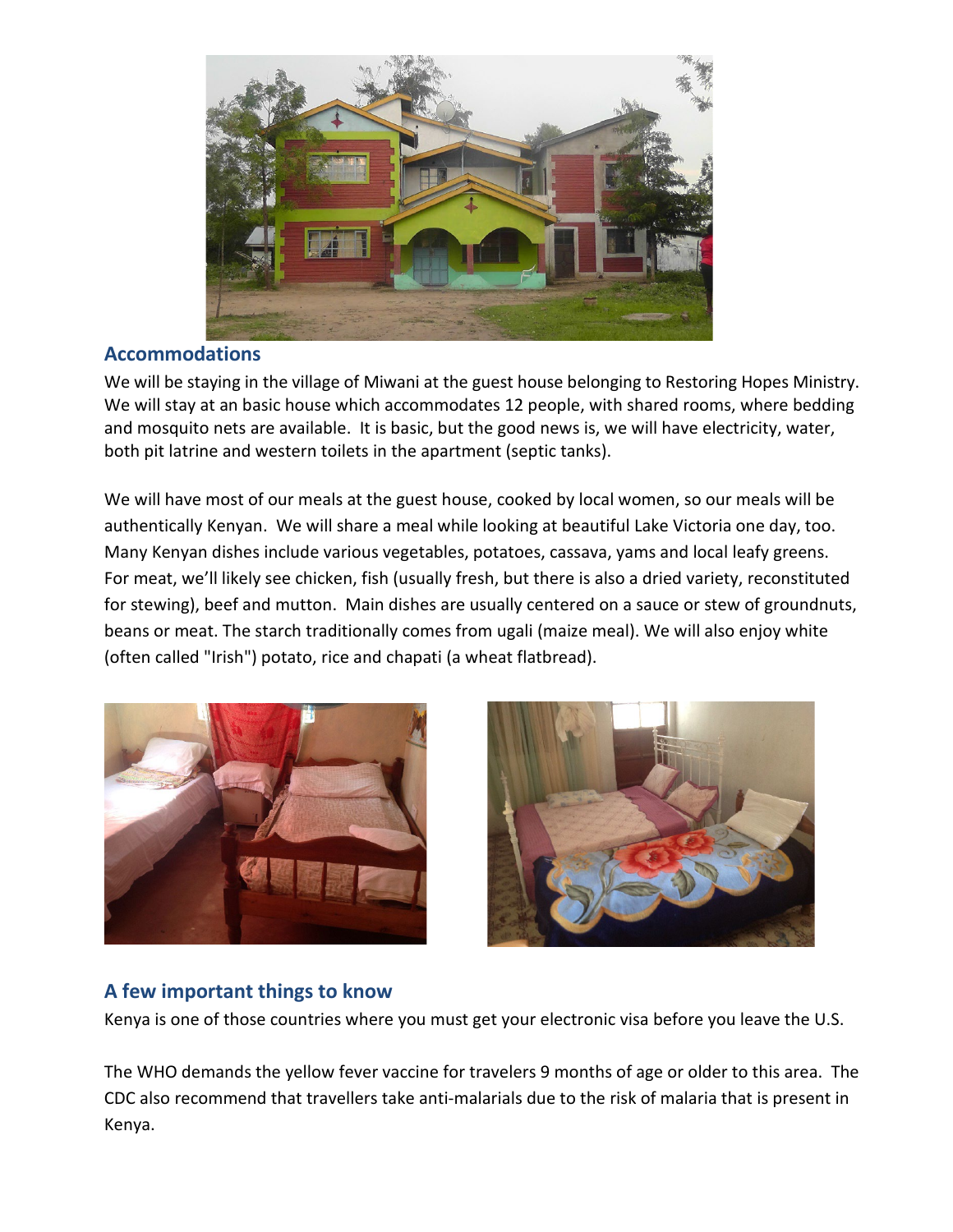## **Trip Cost: \$2400**

Your fees cover the majority of your expenses while in-country. Included are the following:

- All meals, accommodations and transportation while in-country
- Cultural activities in and around the Nairobi (Elephant Sanctuary, safari drive, etc) and Miwani, including visit to [Lake Victoria](https://interesting-africa-facts.com/Africa-Landforms/Lake-Victoria-Facts.html)
- Administrative costs and donation to AFCA
- Some team leader costs

The trip fees **do not include** airfare from your home to the host country; accommodations outside of the official trip dates; medical / emergency evacuation insurance; passport; trip cancellation insurance; visa; vaccinations; laundry.

# We hope you'll consider joining us in MIWANI!!

#### **More About Restoring Hopes Ministry**

Restoring Hopes Ministry is a registered not for profit organization located in Miwani, Kenya with the aim of restoring back hope to the hopeless and the less fortunate persons in the society. The organization has outreach mission for orphans and old widows in the rural villages where care for the total orphans affected with HIV/AIDS, widows and vulnerable old people.

It is the mission of RHM to become a tool of hope to the hopeless, traumatized, orphans and widows within and around the community. We provide a rewarding future to the less privileged in the society by providing, supporting and economically empowering the widows and orphans. We serve the community through the provision of clean water by treating the water to prevent the spread of water borne diseases.

We have a home based program to offer encouragement to those who need it. The organization aims to improve the welfare of orphaned children through the empowerment of their caretakers with skills to raise their household income, identify and address the necessary support for children to further their educational pursuits

The HIV/AIDS scourge has robbed most of the children in the community of their parents, leaving them destitute or at the hands of aged, unemployed grandparents who can barely support them. This situation is forcing most young children to seek casual employment like weeding, cutting sugarcane, or rice farming to meet their needs. Most of the children end up dropping out of school at tender age in order to work. This epidemic has left behind more orphans and widows/widowers desperate, with no hope for future. Our goal is to be of help to these children and guardians.

#### **More About American Foundation for Children with AIDS**

**AFCA** is a non-profit organization providing critical support to infected and affected HIV+ children